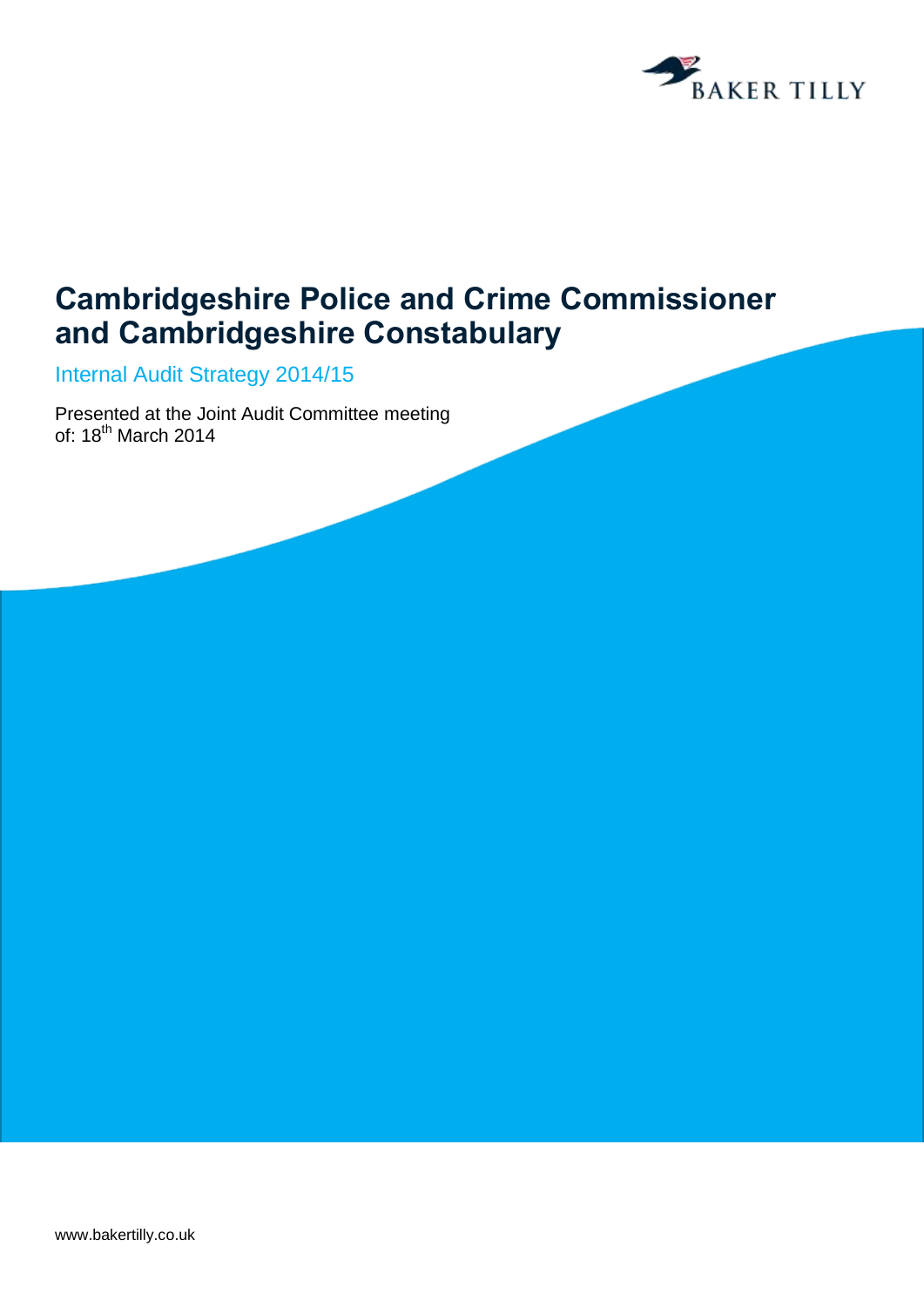## **Contents**

| 1.2 |                                                                                                             |  |
|-----|-------------------------------------------------------------------------------------------------------------|--|
|     |                                                                                                             |  |
| 2.1 |                                                                                                             |  |
| 2.2 |                                                                                                             |  |
| 2.3 |                                                                                                             |  |
| 2.4 |                                                                                                             |  |
|     | Appendix A: Issues affecting Cambridgeshire Police and Crime Commissioner and Cambridgeshire Constabulary 5 |  |
|     |                                                                                                             |  |
|     |                                                                                                             |  |

This report, together with any attachments, is provided pursuant to the terms of our engagement. The use of the report is solely for internal purposes by the management and Board of our client and, pursuant to the terms of our engagement, should not be copied or disclosed to any third party without our written consent. No responsibility is accepted as the plan has not been prepared, and is not intended for, any other purpose.

© 2013 Baker Tilly

Baker Tilly Business Services Limited (04066924) is registered in England and Wales. Registered office 25 Farringdon Street, London, EC4A 4AB. The term "partner" is a title for senior employees, none of whom provide any services on their own behalf.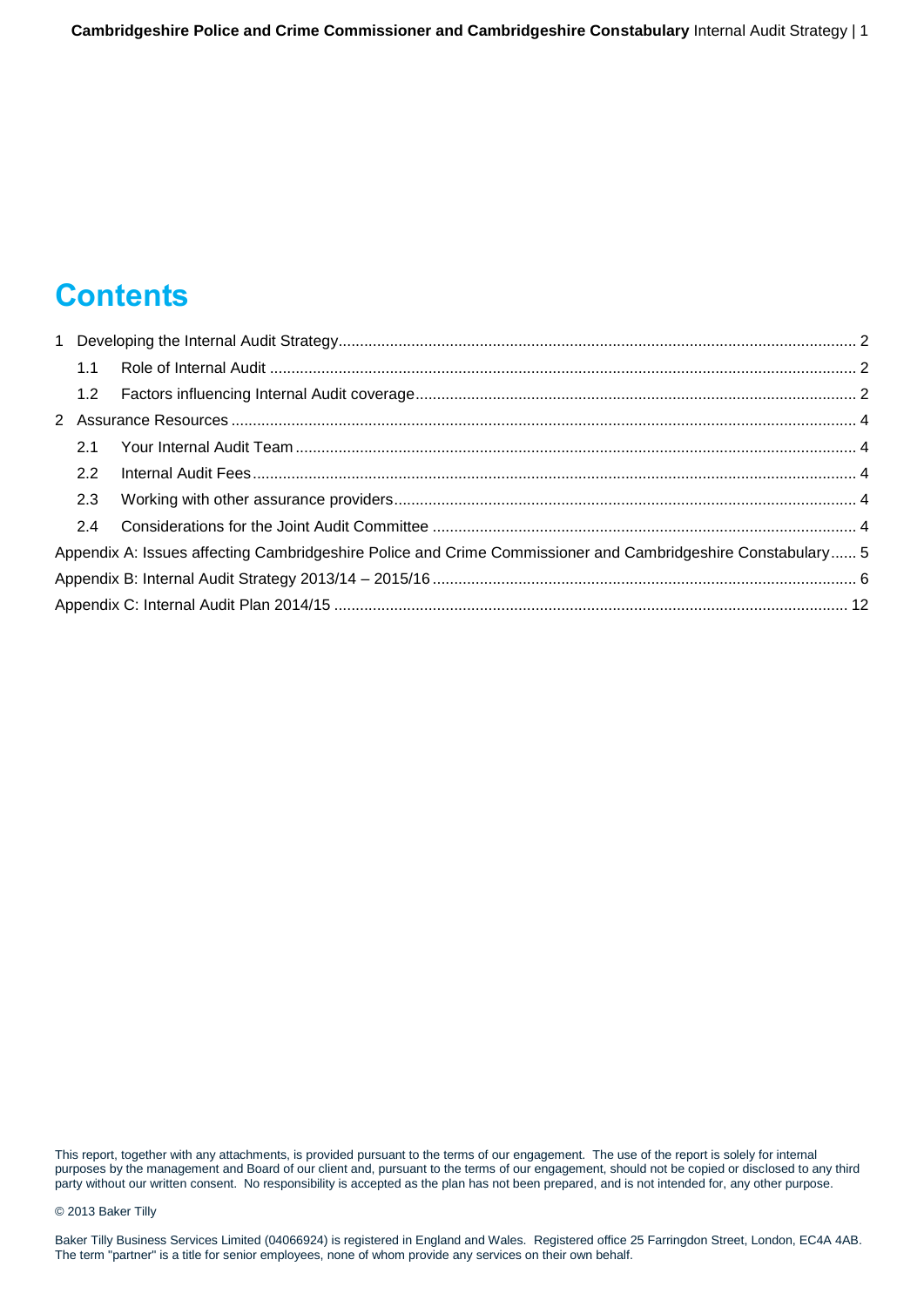# <span id="page-2-0"></span>**1 Developing the Internal Audit Strategy**

This document sets out the approach we have taken to develop your internal audit strategy for 2013/14 – 2015/16 and the annual plan for 2014/15.

### <span id="page-2-1"></span>**1.1 Role of Internal Audit**

Internal auditing is an independent, objective assurance and consulting activity designed to add value and improve an organisation's operations. It helps an organisation accomplish its objectives by bringing a systematic, disciplined approach to evaluate and improve the effectiveness of risk management, control and governance processes.

*Definition of Internal Audit: Public Sector Internal Audit Standards.*

In line with the requirements of the Public Sector Internal Audit Standards (PSIAS), we plan and perform our internal audit work with a view to reviewing and evaluating the risk management, control and governance arrangements that Cambridgeshire Police and Crime Commissioner and Cambridgeshire Constabulary have in place, focusing in particular on how these arrangements help the organisations to achieve the objectives of the Police and Crime Plan. This is achieved through a risk-based plan of work, agreed with management and approved by the Joint Audit Committee. Our plan is developed to enable us to provide an opinion at year end, which may also be used by the Police and Crime Commissioner and Chief Constable to support their Annual Governance Statement.

## <span id="page-2-2"></span>**1.2 Factors influencing Internal Audit coverage**

The organisation's objectives are the starting point in the development of the audit strategy. Appendix A reflects the range of potential issues that may affect the organisations, some of which are included on your risk registers. These were used to focus our discussions with management regarding assurance priorities and to determine where internal audit input would be most beneficial.

In preparing the strategy and the annual internal audit plan, we met with:

- Chief Executive of the Cambridgeshire Police and Crime Commissioner;
- Chief Finance Officer (Constabulary) and Interim Chief Finance Officer (OPCC);
- T/Chief Inspector, Corporate Development Department;
- Joint Audit Committee Chair;
- Joint meeting of the Chief Executives and Chief Finance Officers for Bedfordshire, Cambridgeshire and Hertfordshire.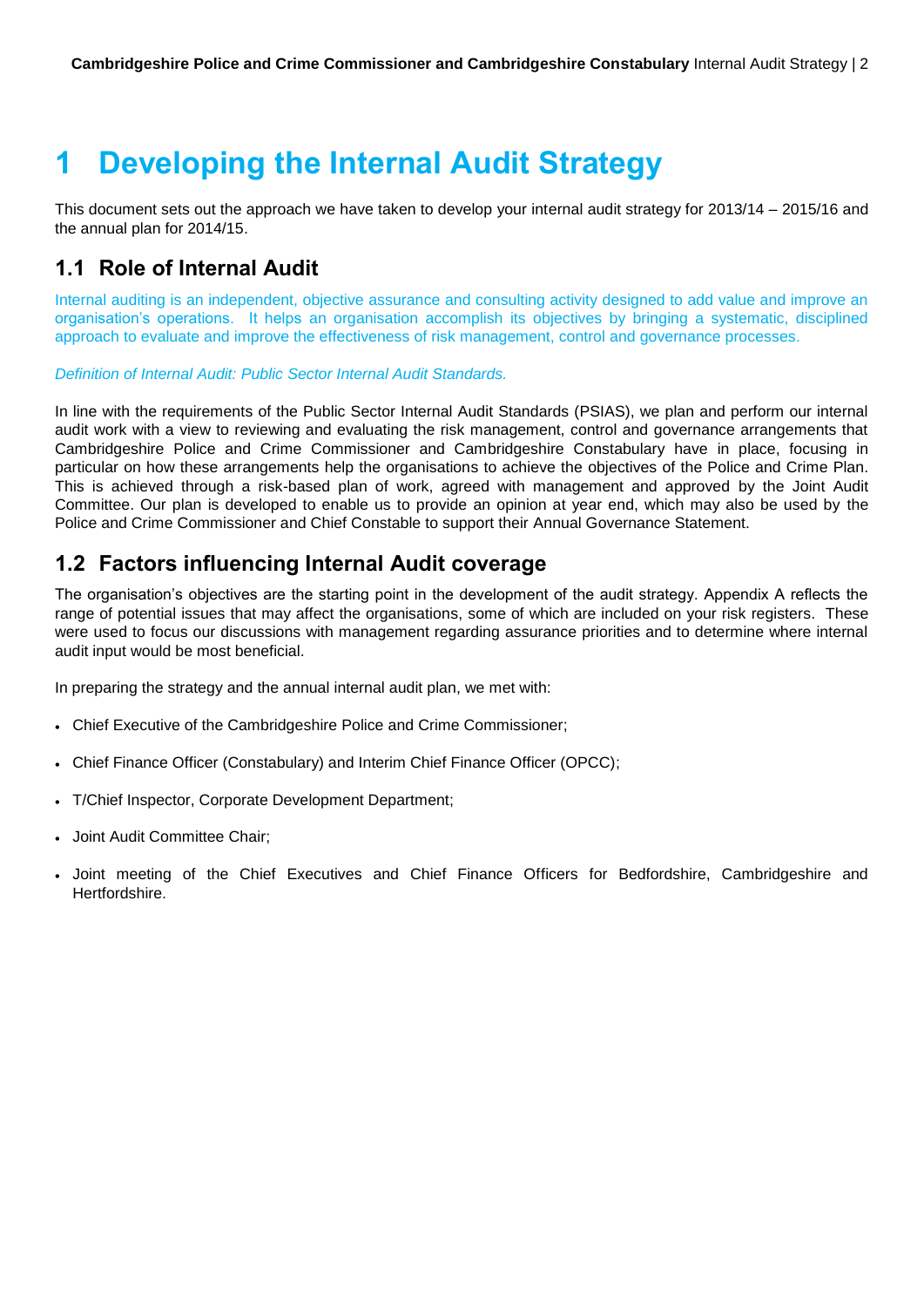The key areas / factors are summarised below.

|                | Key areas discussed and their impact on the 2014/15 internal audit plan                                                                                                                                                                                                                                                                                        |  |  |  |  |
|----------------|----------------------------------------------------------------------------------------------------------------------------------------------------------------------------------------------------------------------------------------------------------------------------------------------------------------------------------------------------------------|--|--|--|--|
| 1              | Given the limited Treasury Management activity we have removed Treasury Management from the 2014/15<br>plan and amended this to be completed every other year.                                                                                                                                                                                                 |  |  |  |  |
| 2              | Given the previous levels of assurance provided for the finance audits and in agreement with the External<br>Audit and Management we have removed the top up testing from the Internal Audit Strategy.                                                                                                                                                         |  |  |  |  |
| 3              | We have delayed the Estates Strategy review from 2014/15 to 2015/16 to allow for further work to be<br>completed on the Strategy before this is subject to Internal Audit review.                                                                                                                                                                              |  |  |  |  |
| 4              | We have added a review of Equality & Diversity due to the additional risks to the Strategic Risk Register.                                                                                                                                                                                                                                                     |  |  |  |  |
| 5              | The area of Child Protection was discussed with management as a key risks area and one where Internal<br>Audit could provide assurance. However there is a review to be undertaken by HMIC during 2014/15 in this<br>area and assurance will be taken from this review. It will not therefore be included in the audit plan, but will<br>be kept under review. |  |  |  |  |
| 6              | We have removed the area of Unifrrm Sotres as this is transferring to Bedfordshire Police from 2014/15.                                                                                                                                                                                                                                                        |  |  |  |  |
| $\overline{7}$ | We have not included a review of Data Quality and Crime Recording due to the reviews being undertaken by<br>HMIC in these areas in 2014/15, and to ensure we maximise and do not duplicate assurances. This area will<br>be kept under review thoughout the year as we may for example be required to undertake some follow up<br>work in this area.           |  |  |  |  |

The strategy is set out at Appendix B, with the detailed internal audit plan for 2014/15 set out at Appendix C.

As well as assignments designed to provide assurance or advisory input around specific risks, the strategy includes:

- Planned assurance on core areas of activity;
- Time to follow up previous recommendations and actions to provide the Joint Audit Committee with assurance on the actions taken by management to address previous internal audit recommendations; and
- Audit management, which is used by the Partner and Senior Manager for quality control, client and external audit liaison, preparation of the annual opinion, and attendance at the Joint Audit Committee.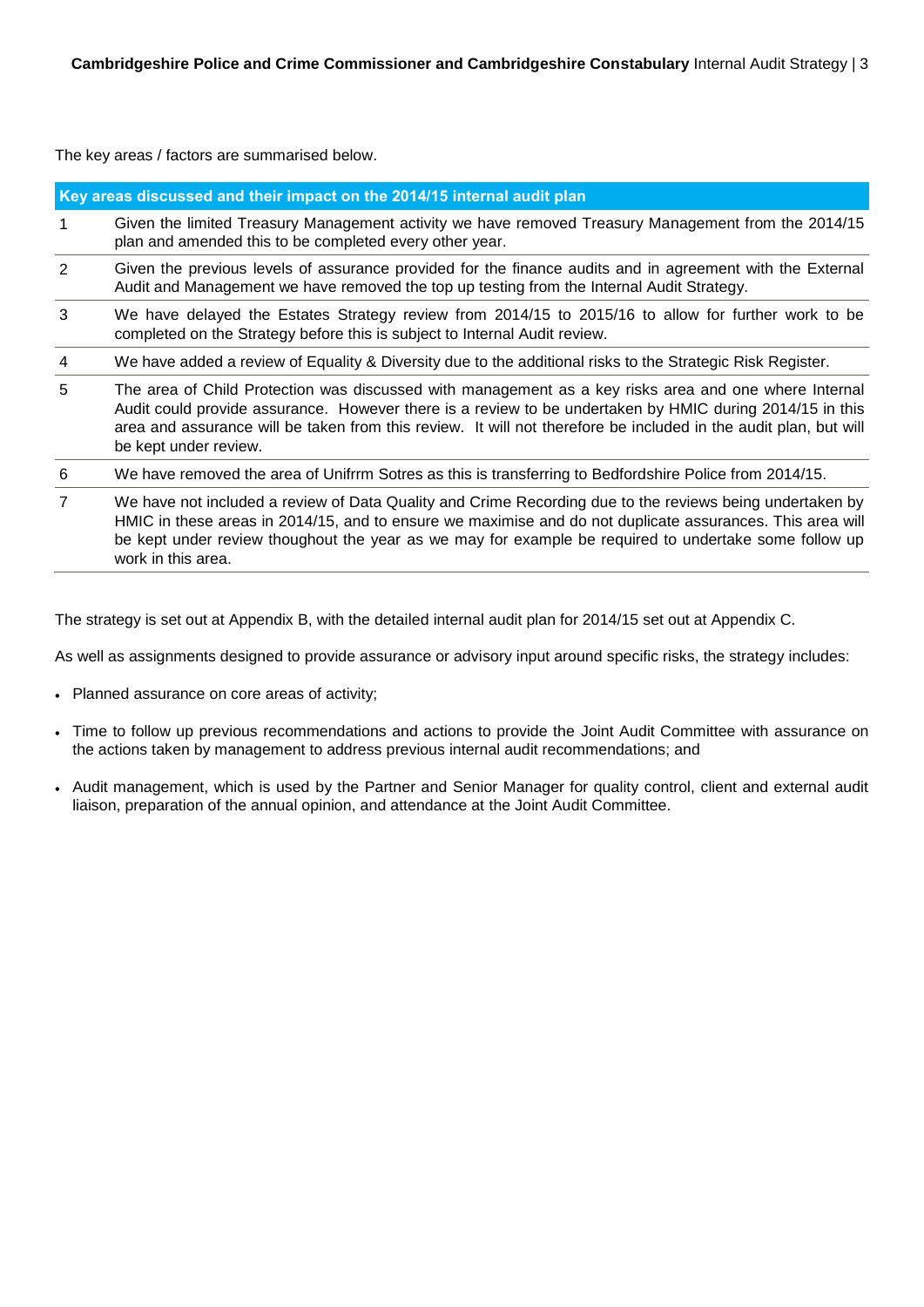## <span id="page-4-0"></span>**2 Assurance Resources**

### <span id="page-4-1"></span>**2.1 Your Internal Audit Team**

Your internal audit team is led by Dan Harris as Head of Internal Audit.

Your Senior Manager is Suzanne Lane.

We are not aware of any relationships that may affect the independence and objectivity of the team, and which are required to be disclosed under auditing standards.

### <span id="page-4-2"></span>**2.2 Internal Audit Fees**

The fee for your internal audit service for 2014/15 is £47,800, based on an estimated input of 145 days.

### <span id="page-4-3"></span>**2.3 Working with other assurance providers**

We have already met with the External Auditor to ensure we plan our work to avoid any duplication of coverage between Internal and External Audit. This will also ensure that External Audit can continue to place their planned level of reliance on our coverage of financial controls.

The Joint Audit Committee is reminded that internal audit is only one source of assurance. Through our plan we do not seek to cover all risks and processes. We will however, work closely with other assurance providers to ensure that duplication is minimised and a suitable breadth of assurance obtained. Part of this includes our joint working with the Internal Auditors for Bedfordshire Police (also Baker Tilly) and Hertfordshire Police (SIAS). Within the audit plan we have included those joint areas of review and audits planned to be completed through the Bedfordshire and Hertfordshire audit plans, but results will be shared with Cambridgeshire.

We have also been in discussions with the internal Corporate Development Team and will ensure that our work compliments their programme of work and minuses duplication. We also continue to liase with management regarding the HMIC inspection programme to ensure assurances are not duplicated.

## <span id="page-4-4"></span>**2.4 Considerations for the Joint Audit Committee**

- Is the Joint Audit Committee satisfied that sufficient assurances are being received to monitor the organisation's risk profile effectively, including any emerging issues / key risks (Appendix A) not included in the strategy or annual plan?
- Does the Internal Audit Strategy (Appendix B) cover the organisation's key risks as they are recognised by the Joint Audit Committee?
- Does the internal audit plan for 2014/15 (Appendix C) reflect the areas that the Joint Audit Committee believes should be covered as priority?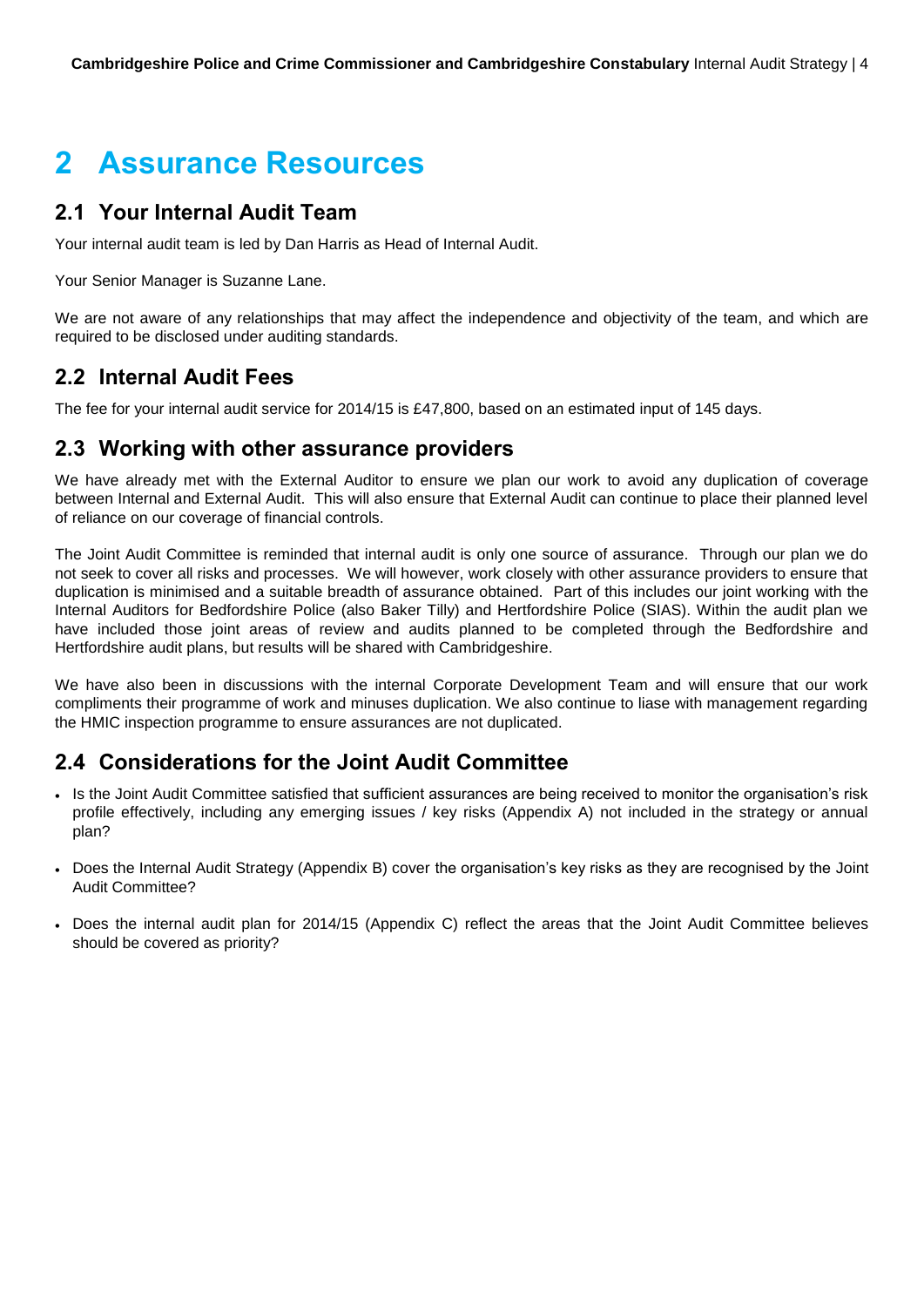## <span id="page-5-0"></span>**Appendix A: Issues affecting Cambridgeshire Police and Crime Commissioner and Cambridgeshire Constabulary**

The chart below reflects some of the current issues facing the organisation. Those topics which have been highlighted (in purple) are those where internal audit coverage is planned in the coming year.



#### **Cambridgeshire Office of the Police and Crime Commissioner**



### **Cambridgeshire Constabulary**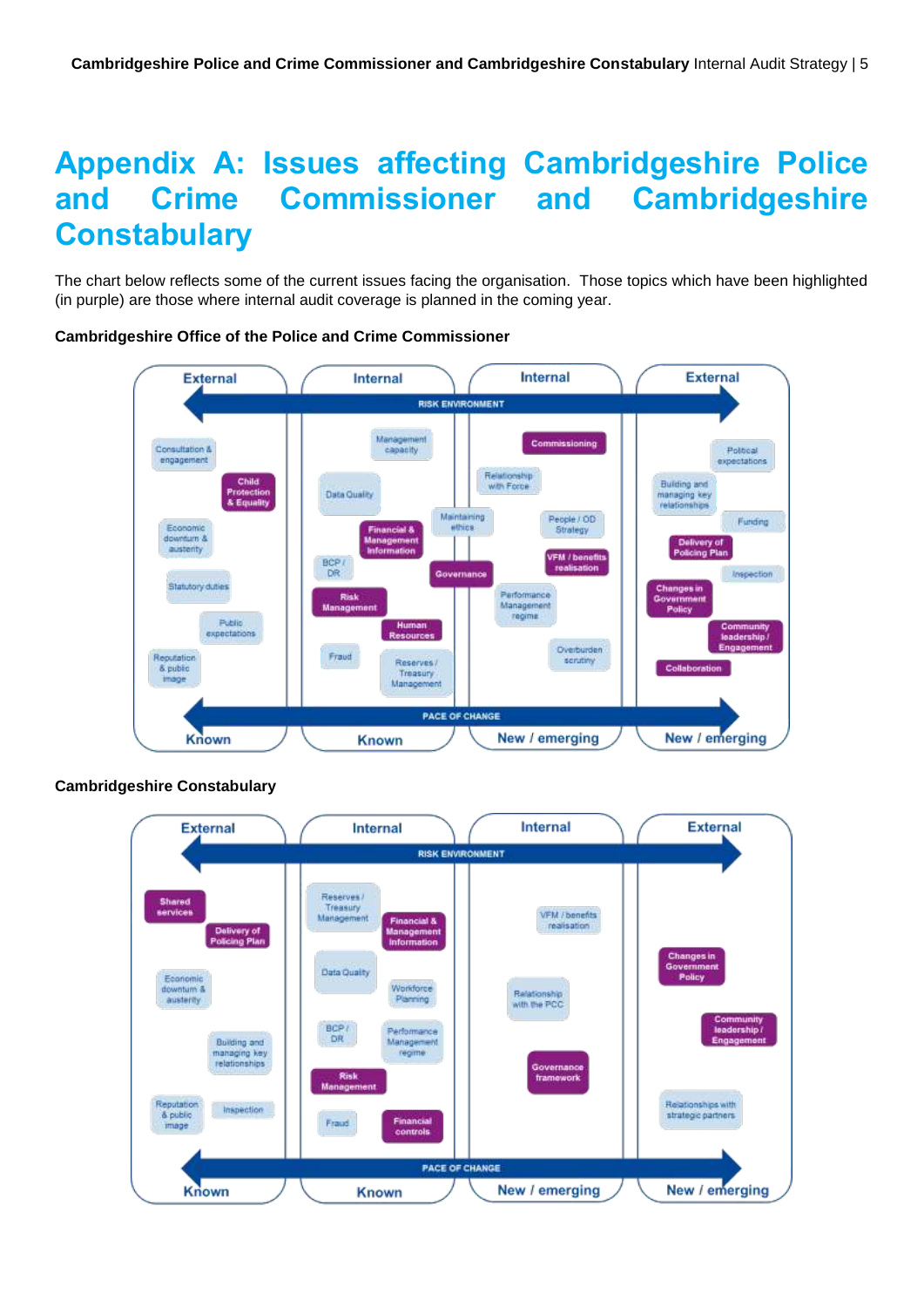# <span id="page-6-0"></span>**Appendix B: Internal Audit Strategy 2013/14 – 2015/16**

#### **Risk Based Assurance**

| <b>Auditable Areas</b>          | <b>Relevant Risks</b>                                                                                                                                                                                                                                                                                                                                                                                                                                                                                                                                                                                                                                                                                                                                                                       | 2013/14 | 2014/15 | 2015/16 |
|---------------------------------|---------------------------------------------------------------------------------------------------------------------------------------------------------------------------------------------------------------------------------------------------------------------------------------------------------------------------------------------------------------------------------------------------------------------------------------------------------------------------------------------------------------------------------------------------------------------------------------------------------------------------------------------------------------------------------------------------------------------------------------------------------------------------------------------|---------|---------|---------|
| <b>Financial Planning</b>       | <b>Chief Constable and Commissioner</b><br>The<br>Commissioner<br>Chief<br>and<br>Constable fail to manage the finances<br>effectively i.e. arrangements are not in<br>place for strategic financial planning,<br>receiving<br>funding,<br>financial<br>management, accounting and auditing,<br>monitoring value for money, setting the<br>police precept, allocating funding and<br>issuing crime and disorder reduction<br>grants, planning for major police<br>operations. Statutory duties are not<br>met and the accounts are qualified.<br>(Risk 3/1)                                                                                                                                                                                                                                 |         |         |         |
| <b>Equality &amp; Diversity</b> | <b>Chief Constable</b><br>The Chief Constable fails to safeguard<br>the welfare (including health and<br>safety as well as equality and<br>diversity) of all officers and staff within<br>their direction and control, and ensure<br>that members of the public, offenders<br>and employees of other service<br>contractors are not exposed to risks as<br>reasonably<br>far<br>practicable<br>as<br>(including safeguarding children, the<br>promotion of child welfare and safer<br>detention and handling). (Risk 4/4)                                                                                                                                                                                                                                                                   |         |         |         |
|                                 | <b>Commissioner</b><br>The Comissioner fails to establish<br>effective mechanisms for holding the<br>Chief Constable to account for the<br>exercise of their duties to safeguard<br>the welfare (including health and<br>safety as well as equality<br>and<br>diversity) of all officers and staff within<br>their direction and control, and ensure<br>that members of the public, offenders<br>employees of other service<br>and<br>contractors are not exposed to risks as<br>reasonably<br>far<br>as<br>practicable<br>(including safeguarding children, the<br>promotion of child welfare and safer<br>detention<br>and<br>handling).<br>The<br>Commissioner fails to fulfil their own<br>duties in this area (including data<br>protection and equality and diversity).<br>(Risk 4/5) |         |         |         |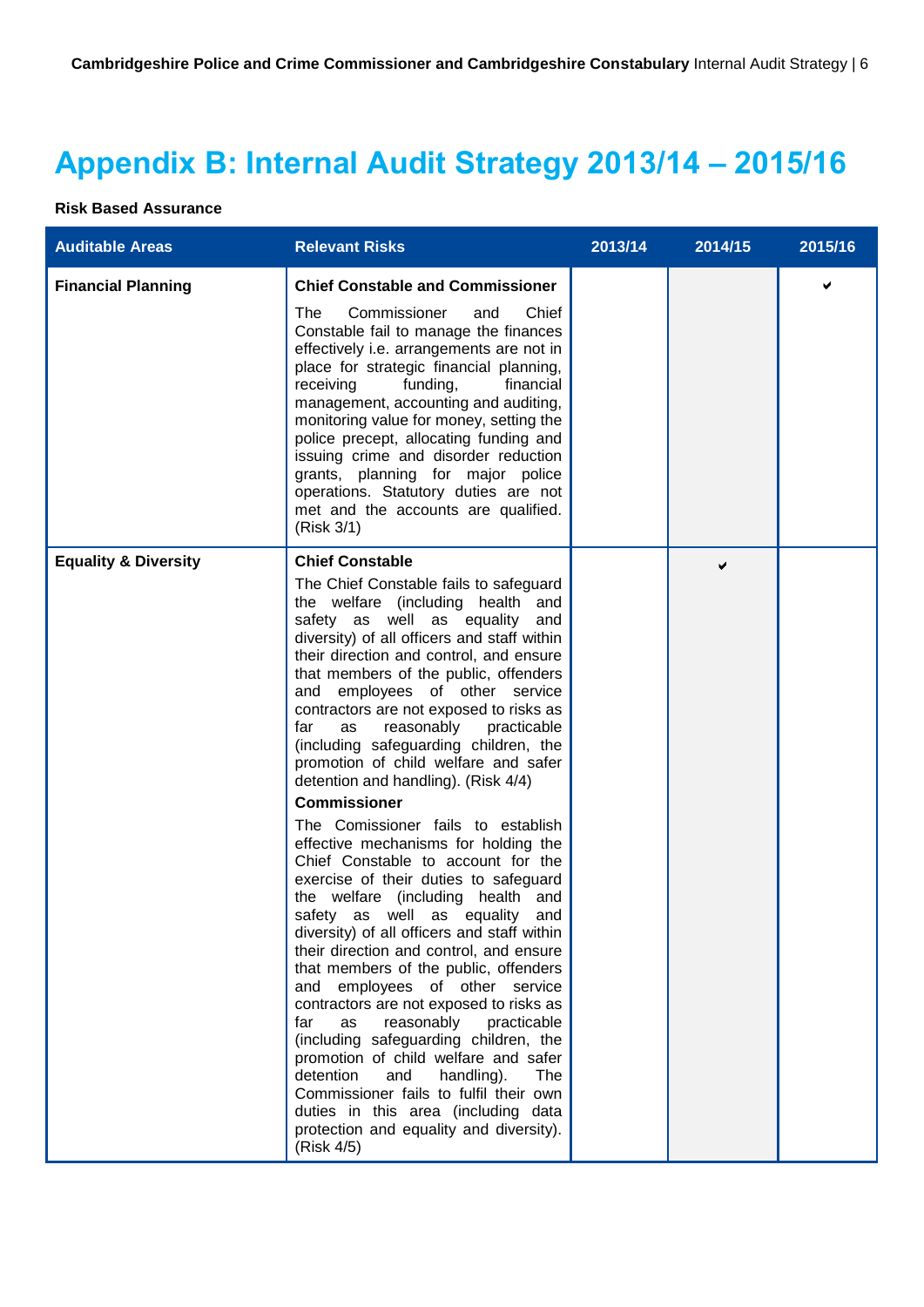| <b>Auditable Areas</b>                                                  | <b>Relevant Risks</b>                                                                                                                                                                                                                                                                                                                                                                                                                                                                                                                                                                                                                                                                                                                                                                                                                                                                                                                                                                                                       | 2013/14 | 2014/15 | 2015/16 |
|-------------------------------------------------------------------------|-----------------------------------------------------------------------------------------------------------------------------------------------------------------------------------------------------------------------------------------------------------------------------------------------------------------------------------------------------------------------------------------------------------------------------------------------------------------------------------------------------------------------------------------------------------------------------------------------------------------------------------------------------------------------------------------------------------------------------------------------------------------------------------------------------------------------------------------------------------------------------------------------------------------------------------------------------------------------------------------------------------------------------|---------|---------|---------|
| Commissioning<br><b>Communication and</b><br><b>Partnership Working</b> | <b>Chief Constable and Commissioner</b><br>Commissioner<br>Chief<br>The<br>and<br>Constable fail to work effectively in<br>partnership with local leaders in the<br>community safety and criminal justice.<br>(Risk 3/4)<br><b>Commissioner</b><br>The Commissioner fails to provide the<br>local link between the police and<br>communities. The Chief Constable<br>fails to explain to the public the actions<br>of Cambridgeshire Constabulary. (Risk<br>1/1)                                                                                                                                                                                                                                                                                                                                                                                                                                                                                                                                                            |         |         |         |
| <b>Governance Framework</b>                                             | <b>Chief Constable and Commissioner</b><br>The<br>Commissioner<br>Chief<br>and<br>Constable<br>fail<br>to<br>apply<br>and<br>demonstrate good governance, in<br>with<br>accordance<br>best<br>practice,<br>including the Nolan principles. (Risk<br>4/1)<br><b>Commissioner</b><br>The Commissioner and the Chief<br>Constable fail to work together<br>effectively. (Risk 3/2)<br>The Commissioner fails to ensure<br>effective arrangements for the Deputy<br>Commissioner, Chief Executive and<br>the Commissioner's Chief Financial<br>Officer to be appointed, supported and<br>challenged while in post and to<br>remove them from office when<br>necessary. The Commissioner fails to<br>provide the Chief Executive with the<br>resources necessary to carry out their<br>duties. (Risk 3/5)<br>The Commissioner fails to ensure<br>effective arrangements for the Chief<br>Constable to be appointed, supported<br>and challenged while in post and to<br>remove them from office<br>when<br>necessary. (Risk 3/6) | ✔       | ✔       |         |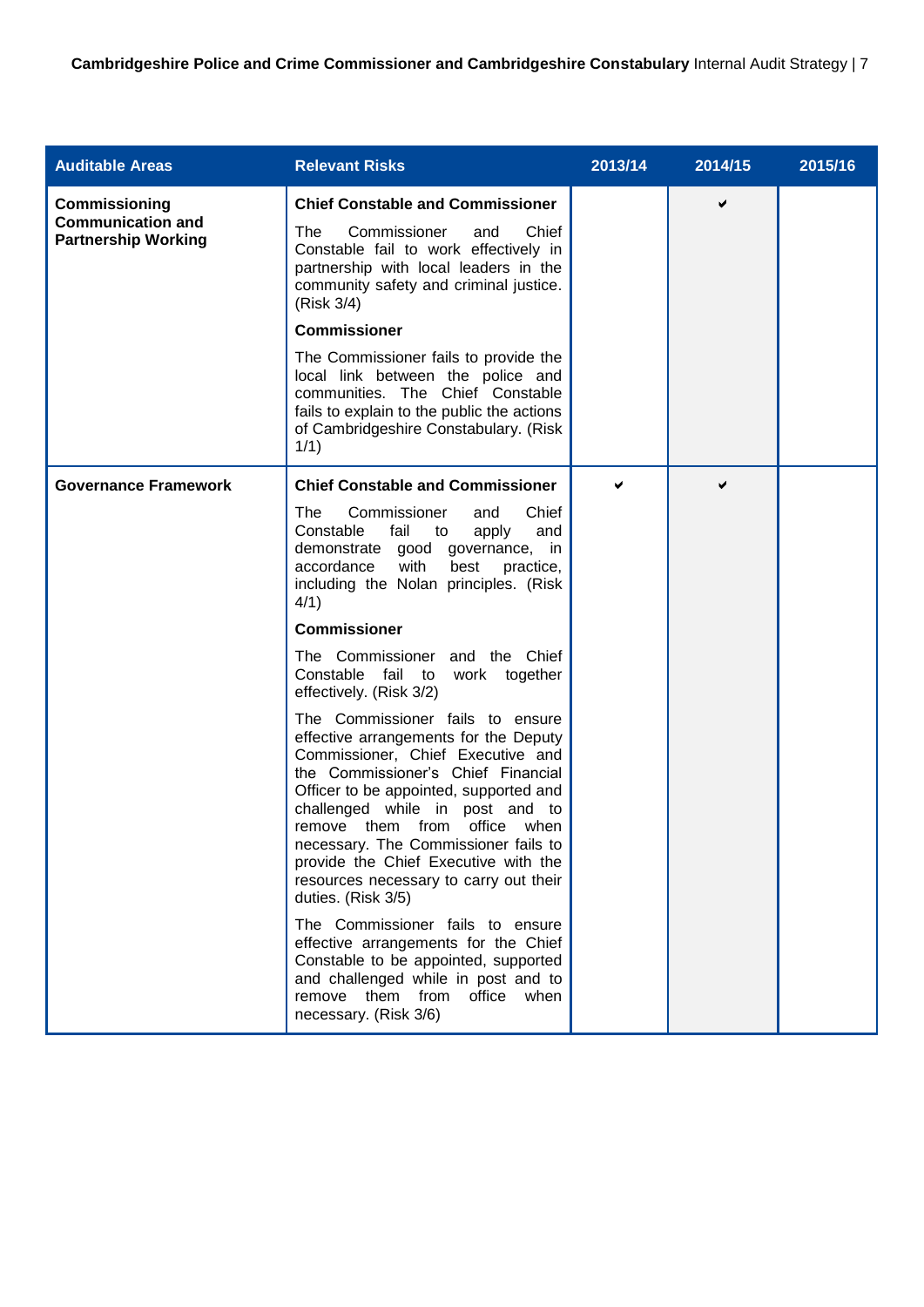| <b>Auditable Areas</b>                          | <b>Relevant Risks</b>                                                                                                                                                                                                                                                                                                                                                                                                                                                                                                                                                                                                                                                                                                                                                                                                                                                                                                                                                                                                                                                                                                                                                                                                                                                                                                                                                                                                                                                                                                                                                     | 2013/14 | 2014/15                                                               | 2015/16 |
|-------------------------------------------------|---------------------------------------------------------------------------------------------------------------------------------------------------------------------------------------------------------------------------------------------------------------------------------------------------------------------------------------------------------------------------------------------------------------------------------------------------------------------------------------------------------------------------------------------------------------------------------------------------------------------------------------------------------------------------------------------------------------------------------------------------------------------------------------------------------------------------------------------------------------------------------------------------------------------------------------------------------------------------------------------------------------------------------------------------------------------------------------------------------------------------------------------------------------------------------------------------------------------------------------------------------------------------------------------------------------------------------------------------------------------------------------------------------------------------------------------------------------------------------------------------------------------------------------------------------------------------|---------|-----------------------------------------------------------------------|---------|
| Delivery of the Police and<br><b>Crime Plan</b> | <b>Chief Constable and Commissioner</b><br>The Commissioner fails to take the<br>appropriate decisions to enable him to<br>fulfil his statutory functions effectively.<br>(Risk 2/1)<br>The<br>Commissioner,<br>despite<br>consultation with the Chief Constable<br>and due regard to the Strategic<br>Policing Requirements and priorities of<br>community-safety and criminal-justice<br>partners, fails to ensure the Police and<br>Crime Plan sets objectives which<br>provide a clear focus to reduce crime<br>and<br>disorder<br>and<br>meet<br>the<br>expectations of the<br>of<br>people<br>Cambridgeshire. The Police and Crime<br>Commissioner's<br>manifesto<br>commitments are not delivered. (Risk<br>2/2)<br>The Chief Constable fails to meet the<br>operational expectation of the Home<br>Office with respect to the Strategic<br>Policing Requirement. (Risk 2/3)<br>Commissioner<br>Chief<br>The<br>and<br>Constable are unable to influence<br>national, regional, or strategic alliance<br>policies. (Risk 2/4)<br>The Chief Constable fails to deploy<br>appropriately those staff under his<br>Direction and Control to deliver the<br>policing objectives in the Police and<br>Crime Plan. The Commissioner fails<br>to establish appropriate mechanisms<br>to hold the Chief Constable to account.<br>(Risk 4/2)<br>The Commissioner fails to meet the<br>requirement of the Police and Crime<br>Panel as it assesses the performance<br>of the Commissioner and scrutinise<br>the Commissioner's strategic actions<br>and decisions. (Risk 4/3) |         | (Linked with<br>Commissioning<br>and<br>Partnerships<br>Review above) |         |
| <b>Health and Safety</b>                        | <b>Chief Constable</b><br>The Chief Constable fails to safeguard<br>the welfare (including health and<br>safety as well as equality<br>and<br>diversity) of all officers and staff within<br>their direction and control, and ensure                                                                                                                                                                                                                                                                                                                                                                                                                                                                                                                                                                                                                                                                                                                                                                                                                                                                                                                                                                                                                                                                                                                                                                                                                                                                                                                                      |         |                                                                       |         |
|                                                 | that members of the public, offenders<br>employees of other service<br>and<br>contractors are not exposed to risks as<br>far<br>reasonably<br>practicable<br>as<br>(including safeguarding children, the<br>promotion of child welfare and safer<br>detention and handling). (Risk 4/4)                                                                                                                                                                                                                                                                                                                                                                                                                                                                                                                                                                                                                                                                                                                                                                                                                                                                                                                                                                                                                                                                                                                                                                                                                                                                                   |         |                                                                       |         |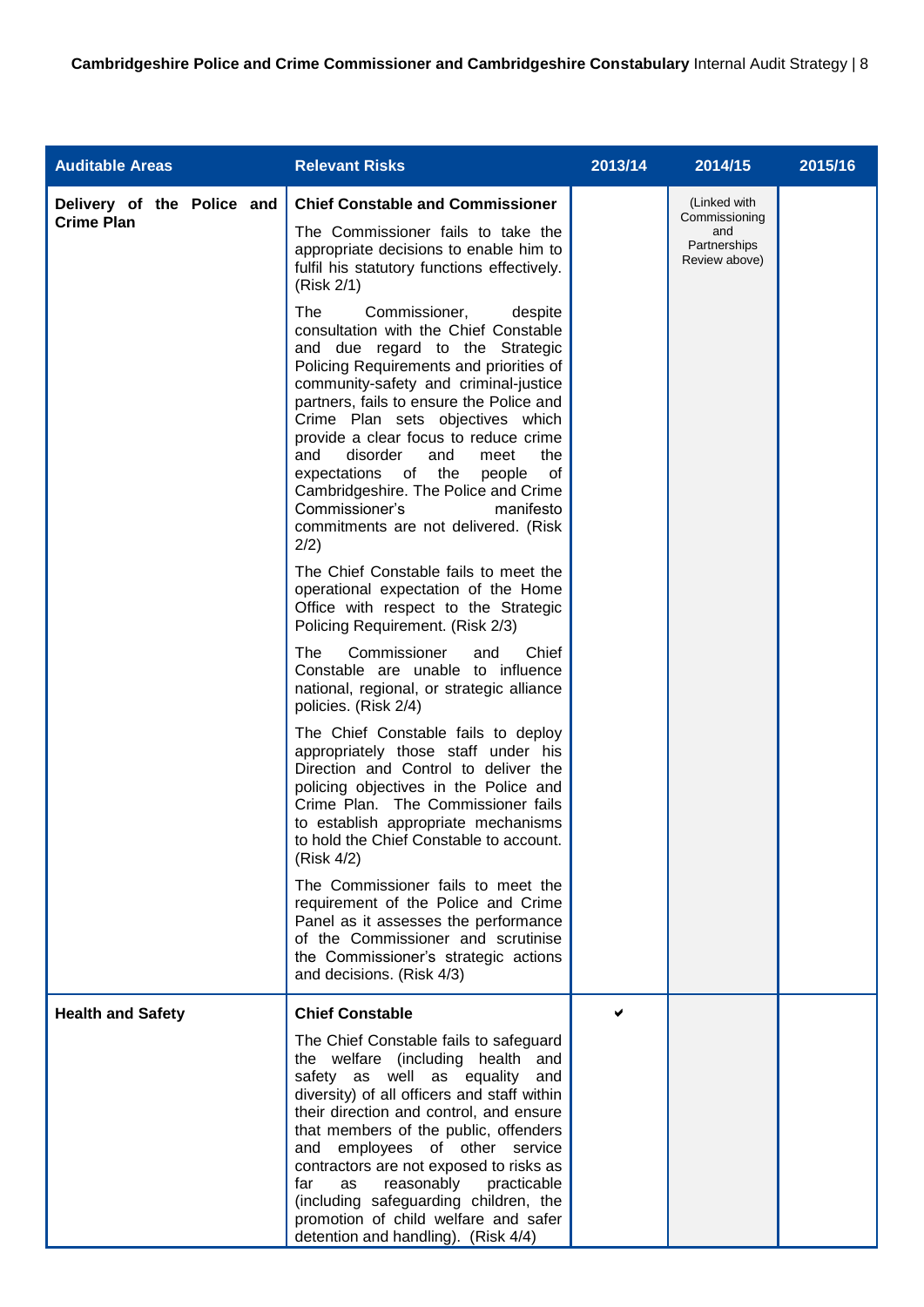| <b>Auditable Areas</b> | <b>Relevant Risks</b>                                                                                                                                                                                                                                                                                                                                           | 2013/14 | 2014/15 | 2015/16 |
|------------------------|-----------------------------------------------------------------------------------------------------------------------------------------------------------------------------------------------------------------------------------------------------------------------------------------------------------------------------------------------------------------|---------|---------|---------|
| <b>Collaboration</b>   | <b>Chief Constable and Commissioner</b><br>Commissioner<br>Chief<br>The<br>(and<br>Constable if this relates<br>to the<br>functions of the police force) fails to<br>enter into or achieve the benefits of<br>collaboration agreements where it is in<br>the interest of the efficiency or<br>effectiveness of their own or another<br>police force. (Risk 3/3) | ✔       | ✔       | ✔       |

#### **Core Assurance**

| <b>Audit Area</b>      | <b>Outline scope</b>                                                                                              | 2013/14           | 2014/15           | 2015/16 |
|------------------------|-------------------------------------------------------------------------------------------------------------------|-------------------|-------------------|---------|
| <b>Risk Management</b> | <b>Chief Constable and Commissioner</b><br>review of the Force and<br>Annual<br>OPCC's risk management processes. | ✔                 | ✔                 | ✔       |
| Governance             | <b>Chief Constable and Commissioner</b><br>Annual review of the governance<br>framework.                          | See risk<br>based | See risk<br>based | ✔       |

#### **Financial Controls (including work allowing greater External Audit reliance on our work)**

| <b>Systems</b>                                                 | <b>Source of Requirement</b>                                             | 2013/14 | 2014/15 | 2015/16 |
|----------------------------------------------------------------|--------------------------------------------------------------------------|---------|---------|---------|
| <b>Budgetary Control</b>                                       | <b>Chief Constable and Commissioner</b>                                  |         | ✔       | ✔       |
| Payroll (Including<br>pensions<br>and expenses)                | External Audit will place reliance on<br>our work to inform their audit. |         | ✔       |         |
| <b>Income and Debtors</b>                                      |                                                                          | w       |         |         |
| <b>Asset Management</b>                                        |                                                                          |         | ✔       |         |
| <b>General Ledger</b>                                          |                                                                          |         | ✔       |         |
| <b>Creditor payments</b>                                       |                                                                          |         |         |         |
| Cash<br>and<br><b>Receipting</b><br><b>Treasury Management</b> |                                                                          |         |         |         |

#### **Other Internal Audit Activity Activity Rationale 2013/14 2014/15 2015/16 HR – Absence Management Chief Constable** To ensure that staff / officer absence is subject to appropriate management, control and reporting.  $\checkmark$ **IT Chief Constable** Annual review of IT areas with scope to be agreed each year. Possible areas for consideration in 2013/14: (Included in **Collaborative** Reviews) Y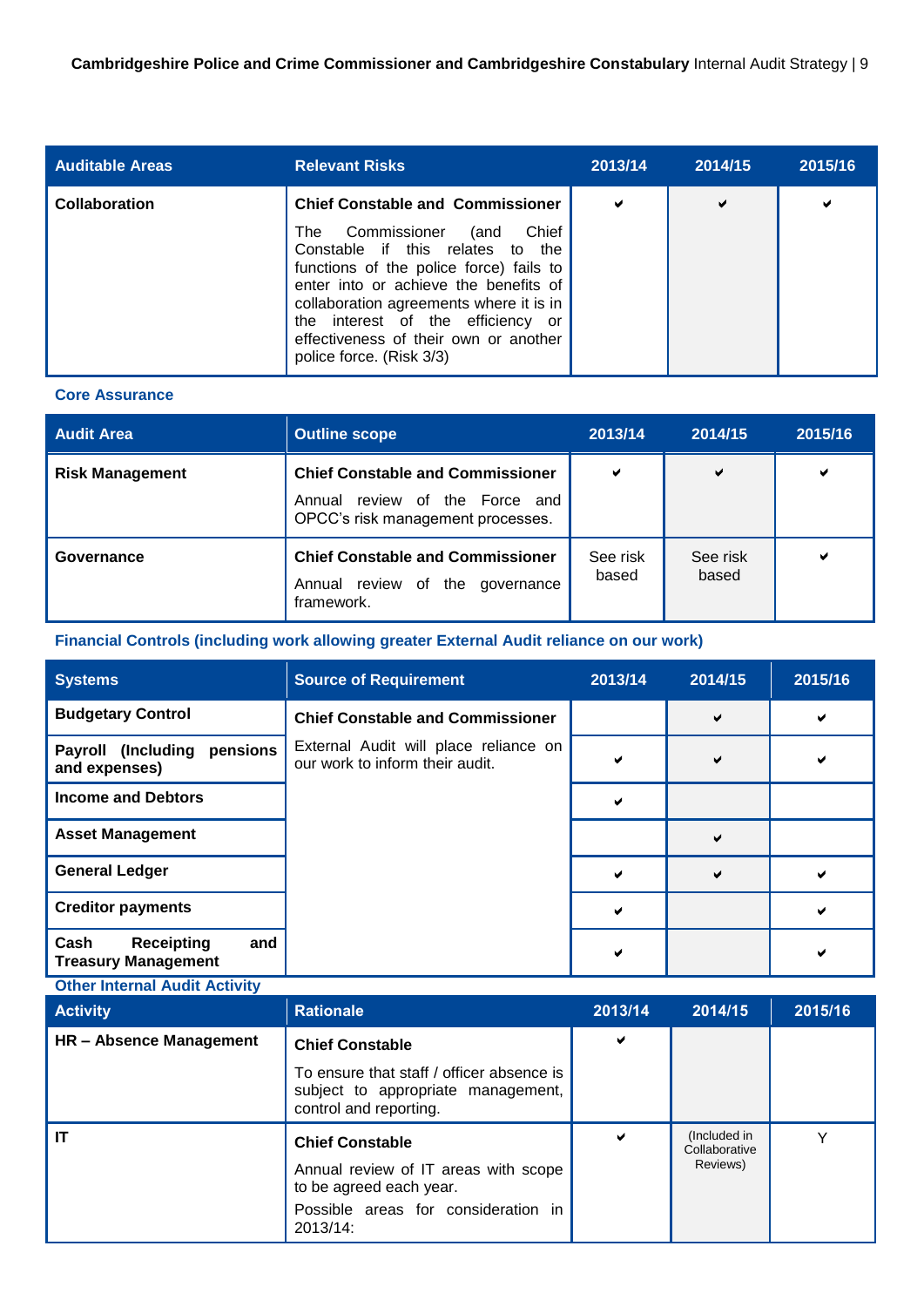| <b>Activity</b>                                            | <b>Rationale</b>                                                                                                                                                                        | 2013/14              | 2014/15 | 2015/16              |
|------------------------------------------------------------|-----------------------------------------------------------------------------------------------------------------------------------------------------------------------------------------|----------------------|---------|----------------------|
|                                                            | Network/file controls;<br>$\bullet$<br>Data Protection;<br>$\bullet$<br>Freedom of Information;<br>$\bullet$<br>Data Security;<br>$\bullet$<br><b>Business Continuity.</b><br>$\bullet$ |                      |         |                      |
| <b>Police Custody</b>                                      | <b>Chief Constable and Commissioner</b>                                                                                                                                                 |                      |         |                      |
|                                                            | Failure to meet the requirements and<br>standards of Safer Detention and<br>Handling.<br>Rationalisation of custody facilities.                                                         |                      |         |                      |
| <b>Proactive Fraud</b>                                     | <b>Chief Constable</b>                                                                                                                                                                  |                      |         |                      |
|                                                            | Annual<br>proactive<br>review<br>of<br>the<br>arrangements in place for Anti-Fraud<br>and Bribery.                                                                                      |                      |         |                      |
| <b>Procurement</b>                                         | <b>Chief Constable</b>                                                                                                                                                                  | See<br>Collaborative |         | See<br>Collaborative |
|                                                            | To review the procurement/tendering<br>processes to ensure that value for<br>money is being sought.                                                                                     |                      |         |                      |
| <b>Victim/Witness Care</b>                                 | <b>Chief Constable</b>                                                                                                                                                                  | ✔                    |         |                      |
|                                                            | compliance<br>with<br>the<br>To<br>ensure<br>Witness Charter.                                                                                                                           |                      |         |                      |
| <b>Estates Management</b>                                  | <b>Chief Constable</b>                                                                                                                                                                  |                      |         |                      |
|                                                            | To ensure that adequate programmes<br>are in place for the maintenance and<br>upkeep of the organisation's buildings.                                                                   |                      |         |                      |
| Seized/Lost Property and<br><b>Controlled Drugs</b>        | <b>Chief Constable</b>                                                                                                                                                                  |                      | ✔       |                      |
|                                                            | To ensure that property in Police<br>possession is adequately recorded and<br>stored so it is not lost, stolen or does<br>not deteriorate.                                              |                      |         |                      |
| <b>Covert Human Intelligence</b><br><b>Source Payments</b> | <b>Chief Constable</b>                                                                                                                                                                  | V                    |         |                      |
|                                                            | A review to ensure that adequate<br>arrangements are in place for the<br>requirement for source confidentiality<br>and to examine the potential for<br>inadequate records and fraud.    |                      |         |                      |
| <b>Fleet</b>                                               | <b>Chief Constable</b>                                                                                                                                                                  |                      |         |                      |
|                                                            | A high level of expenditure for the<br>Constabulary, a review<br>of<br>the<br>management of the Fleet internal<br>controls systems.                                                     |                      |         |                      |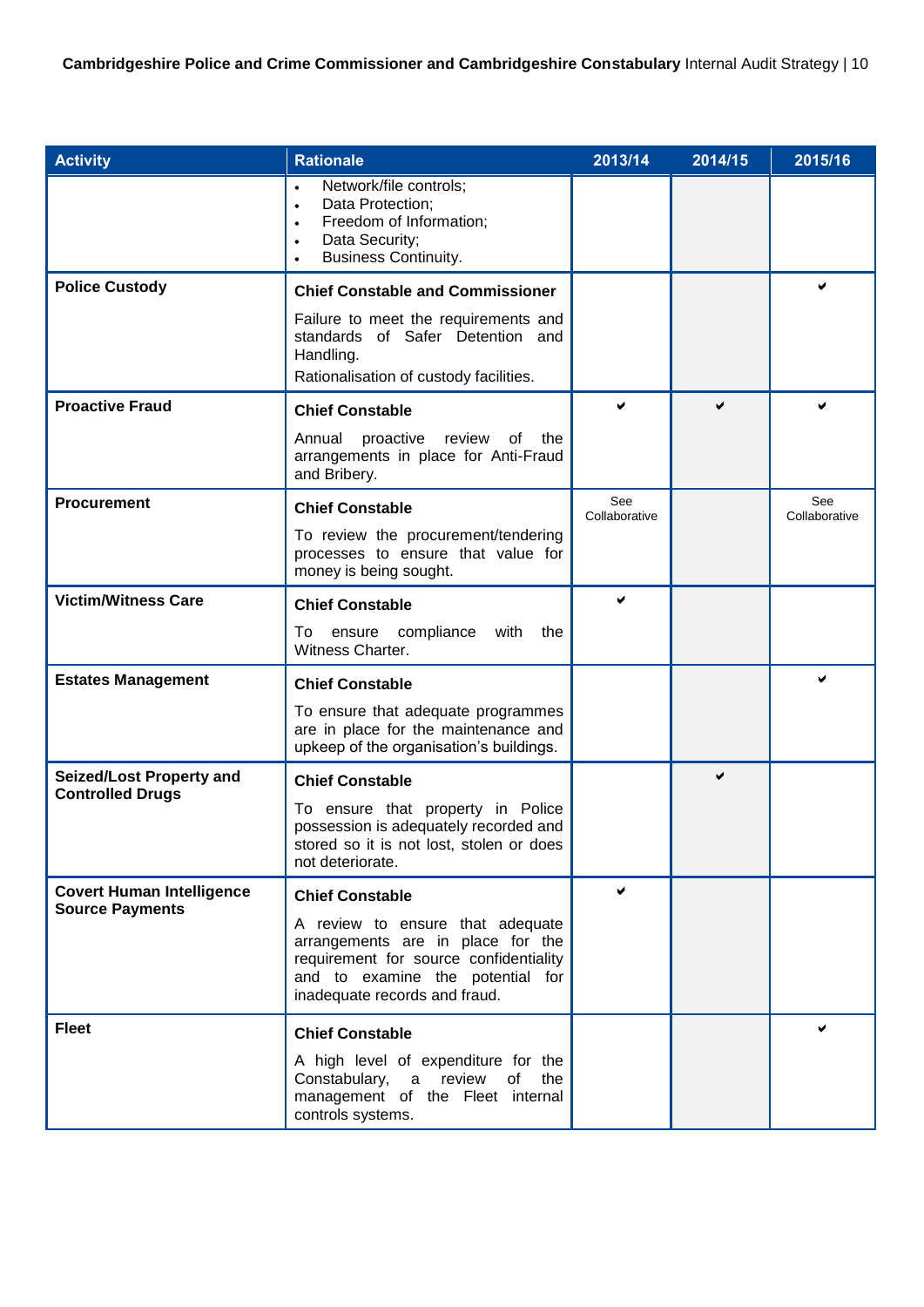**Cambridgeshire Police and Crime Commissioner and Cambridgeshire Constabulary** Internal Audit Strategy | 11

<span id="page-11-0"></span>

| <b>Activity</b>          | <b>Rationale</b>                                                                                                                                                                                                                                                                                                                    | 2013/14 | 2014/15 | 2015/16 |
|--------------------------|-------------------------------------------------------------------------------------------------------------------------------------------------------------------------------------------------------------------------------------------------------------------------------------------------------------------------------------|---------|---------|---------|
| <b>Capital Programme</b> | <b>Chief Constable</b><br>To ensure that an adequate capital<br>programme is in place including<br>submission of business<br>cases.<br>identification of benefits, approval<br>process, reporting and monitoring of<br>benefits achieved.                                                                                           |         |         |         |
| <b>Follow Up</b>         | <b>Chief Constable and Commissioner</b><br>To meet internal auditing standards<br>and to provide management with on-<br>going<br>assurance<br>regarding<br>implementation of recommendations.                                                                                                                                       |         | Ø       |         |
| <b>Audit Management</b>  | This will include:<br>Annual planning;<br>$\bullet$<br>Preparation for, and attendance at,<br>$\bullet$<br>Interim Joint Audit Committee<br>meetings;<br>Regular liaison and<br>progress<br>$\bullet$<br>updates;<br>Liaison with External Audit;<br>$\bullet$<br>Preparation of the annual internal<br>$\bullet$<br>audit opinion. |         |         |         |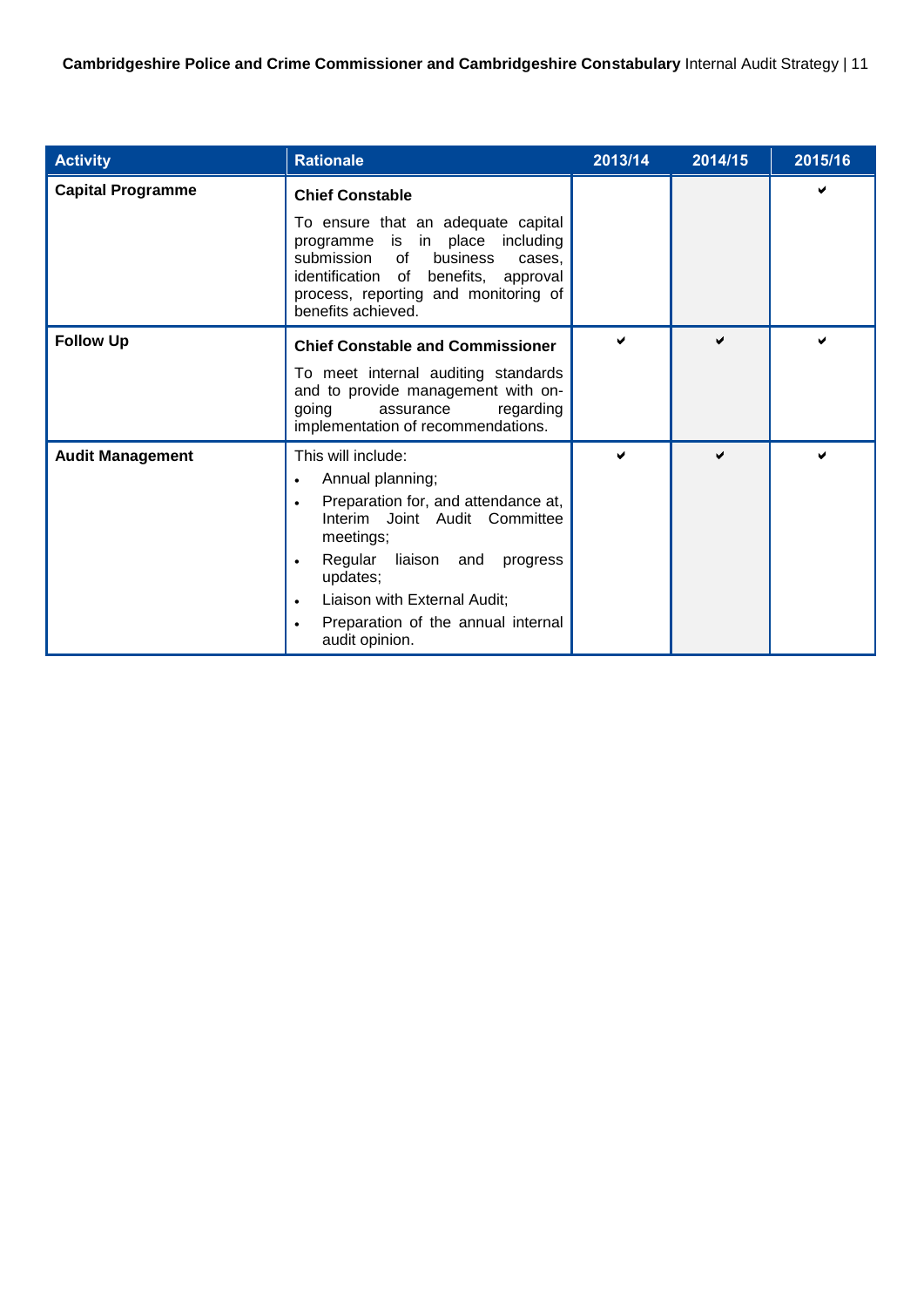## **Appendix C: Internal Audit Plan 2014/15**

| <b>Assurance and Advisory Work to Address Specific Risks</b><br>Risk:<br><b>Chief Constable</b><br>The Chief Constable fails to safeguard<br>the welfare (including health and safety<br>as well as equality and diversity) of all                                                                                                                                                                                                                                                                                                                                                                                                                                                                                                                                                                                                                                                                                                                                                                                                                                                                                                                                                                            | Assurance                                                                                                 | OPCC &<br>Constabulary | 10 | Q <sub>1</sub> |
|---------------------------------------------------------------------------------------------------------------------------------------------------------------------------------------------------------------------------------------------------------------------------------------------------------------------------------------------------------------------------------------------------------------------------------------------------------------------------------------------------------------------------------------------------------------------------------------------------------------------------------------------------------------------------------------------------------------------------------------------------------------------------------------------------------------------------------------------------------------------------------------------------------------------------------------------------------------------------------------------------------------------------------------------------------------------------------------------------------------------------------------------------------------------------------------------------------------|-----------------------------------------------------------------------------------------------------------|------------------------|----|----------------|
|                                                                                                                                                                                                                                                                                                                                                                                                                                                                                                                                                                                                                                                                                                                                                                                                                                                                                                                                                                                                                                                                                                                                                                                                               |                                                                                                           |                        |    |                |
| and control, and ensure that members of<br>the public, offenders and employees of<br>other service contractors are<br>not<br>exposed to risks as far as reasonably<br>practicable<br>(including<br>safeguarding<br>children, the promotion of child welfare<br>and safer detention and handling).<br><b>Commissioner</b><br>The Comissioner fails to establish<br>effective mechanisms for holding the<br>Chief Constable to account for the<br>exercise of their duties to safeguard the<br>welfare (including health and safety as<br>well as equality and diversity) of all<br>officers and staff within their direction<br>and control, and ensure that members of<br>the public, offenders and employees of<br>other service contractors are<br>not<br>exposed to risks as far as reasonably<br>practicable<br>(including<br>safeguarding<br>children, the promotion of child welfare<br>and safer detention and handling). The<br>Commissioner fails to fulfil their own<br>duties in this area (including data<br>protection and equality and diversity).<br>Focus of the review will be on the<br>Equality and Diversity part of the risk<br>only. Review of control framework in<br>place inlcuding: |                                                                                                           |                        |    |                |
| relation to health and safety, equality<br>and diversity, the promotion of welfare<br>and detection and handling to People<br>Board.<br>Review of monitoring by the People<br>Board.<br>Revew of process for holding Chief                                                                                                                                                                                                                                                                                                                                                                                                                                                                                                                                                                                                                                                                                                                                                                                                                                                                                                                                                                                    |                                                                                                           |                        |    |                |
|                                                                                                                                                                                                                                                                                                                                                                                                                                                                                                                                                                                                                                                                                                                                                                                                                                                                                                                                                                                                                                                                                                                                                                                                               | officers and staff within their direction<br>Review of policies and reporting in<br>Constable to account. |                        |    |                |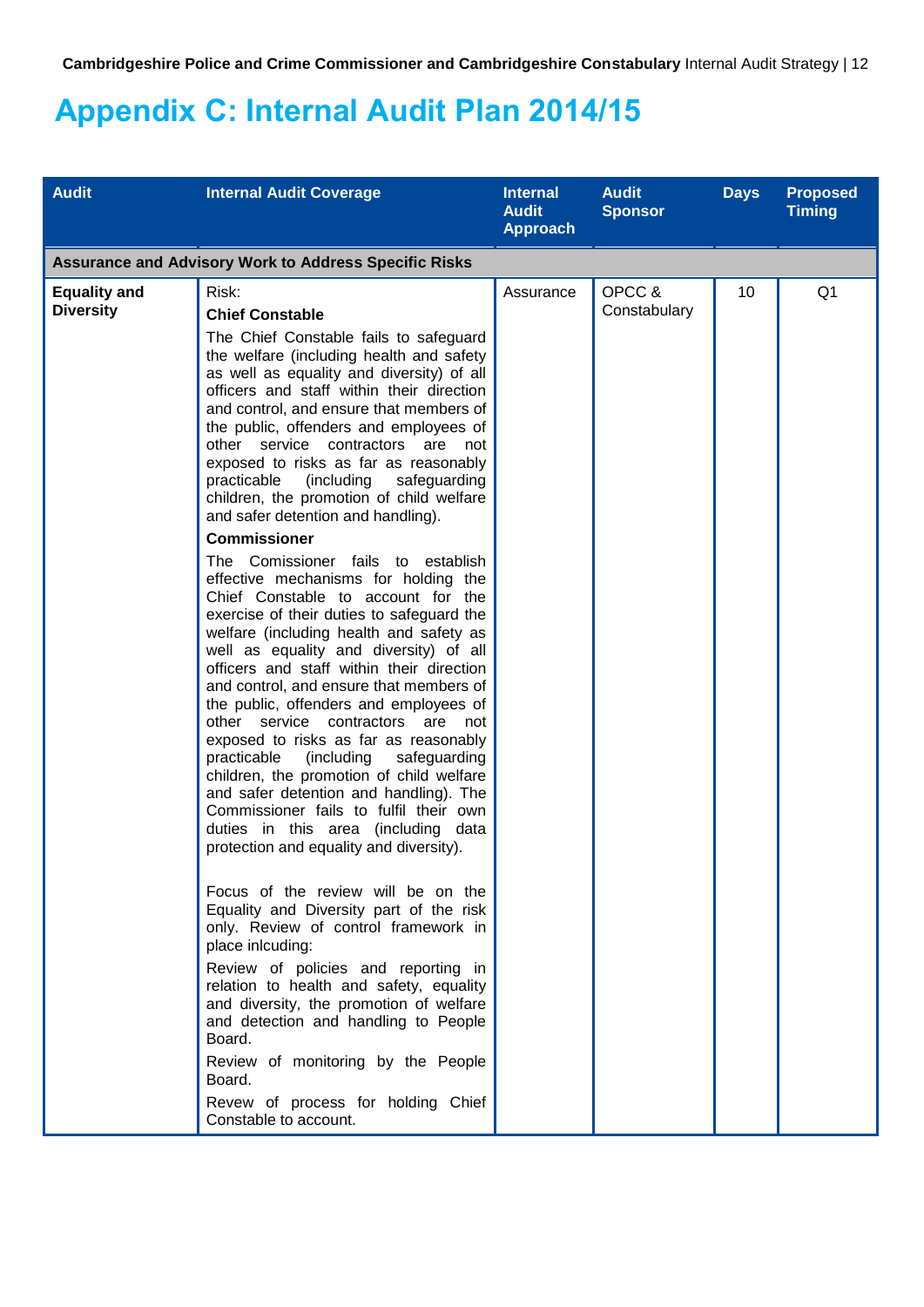| <b>Audit</b>                                                                                              | <b>Internal Audit Coverage</b>                                                                                                                                                                                                                                                                                                                                                                                                                                                                                                                                                                                                                                                                                                                                                                                                                                                                                                                                                                        | <b>Internal</b><br><b>Audit</b><br><b>Approach</b> | <b>Audit</b><br><b>Sponsor</b> | <b>Days</b> | <b>Proposed</b><br><b>Timing</b> |
|-----------------------------------------------------------------------------------------------------------|-------------------------------------------------------------------------------------------------------------------------------------------------------------------------------------------------------------------------------------------------------------------------------------------------------------------------------------------------------------------------------------------------------------------------------------------------------------------------------------------------------------------------------------------------------------------------------------------------------------------------------------------------------------------------------------------------------------------------------------------------------------------------------------------------------------------------------------------------------------------------------------------------------------------------------------------------------------------------------------------------------|----------------------------------------------------|--------------------------------|-------------|----------------------------------|
| Commissioning,<br>Partnership<br><b>Working and</b><br>Delivery of the<br><b>Police and Crime</b><br>Plan | Review of the transparency of the<br>commissioning and partnership working<br>to include the following:<br><b>Development</b><br>and<br>οf<br>use<br>commissioning framework including:<br>Who is used and how services are<br>commissioned?<br>What are the skills within the OPCC<br>team?<br>(this will include the commissioning of<br>Victim Satifaction as new area)<br><b>Partnership Working including:</b><br>How partnerships are identified and<br>managed.<br>SLA or formal agreement in place<br>tendered<br>(if<br>How<br>relevant)<br>or<br>commissioned<br>This will also include a high level<br>review of the OPCC website to ensure<br>that all areas required to be included are<br>included. (as per previously critisms of<br>the sector by HMIC).<br>Revew of the transparency to the<br>public on the delivery of the Police and<br>Crime Plan and the commissioning<br>framework.<br>As part of this review, we will also<br>include the delivery of the Victim<br>Strategy. | Assurance                                          | OPCC                           | 26          | Q2                               |
| Governance<br><b>Framework</b>                                                                            | Scope to be agreed with management<br>prior to the start of the review, but risk<br>areas relate to:<br><b>Chief Constable and Commissioner</b><br>The Commissioner and Chief Constable<br>fail to apply and demonstrate good<br>governance, in accordance with best<br>practice, including the Nolan principles.<br>(Risk 4/1)<br><b>Commissioner</b><br>The Commissioner and the Chief<br>fail<br>Constable<br>work<br>together<br>to<br>effectively. (Risk 3/2)<br>The Commissioner fails to ensure<br>effective arrangements for the Deputy<br>Commissioner, Chief Executive and the<br>Commissioner's Chief Financial Officer<br>appointed,<br>supported<br>be<br>and<br>to<br>challenged while in post and to remove                                                                                                                                                                                                                                                                            | Assurance                                          | Constabulary<br>& OPCC         | 8           | Q <sub>1</sub>                   |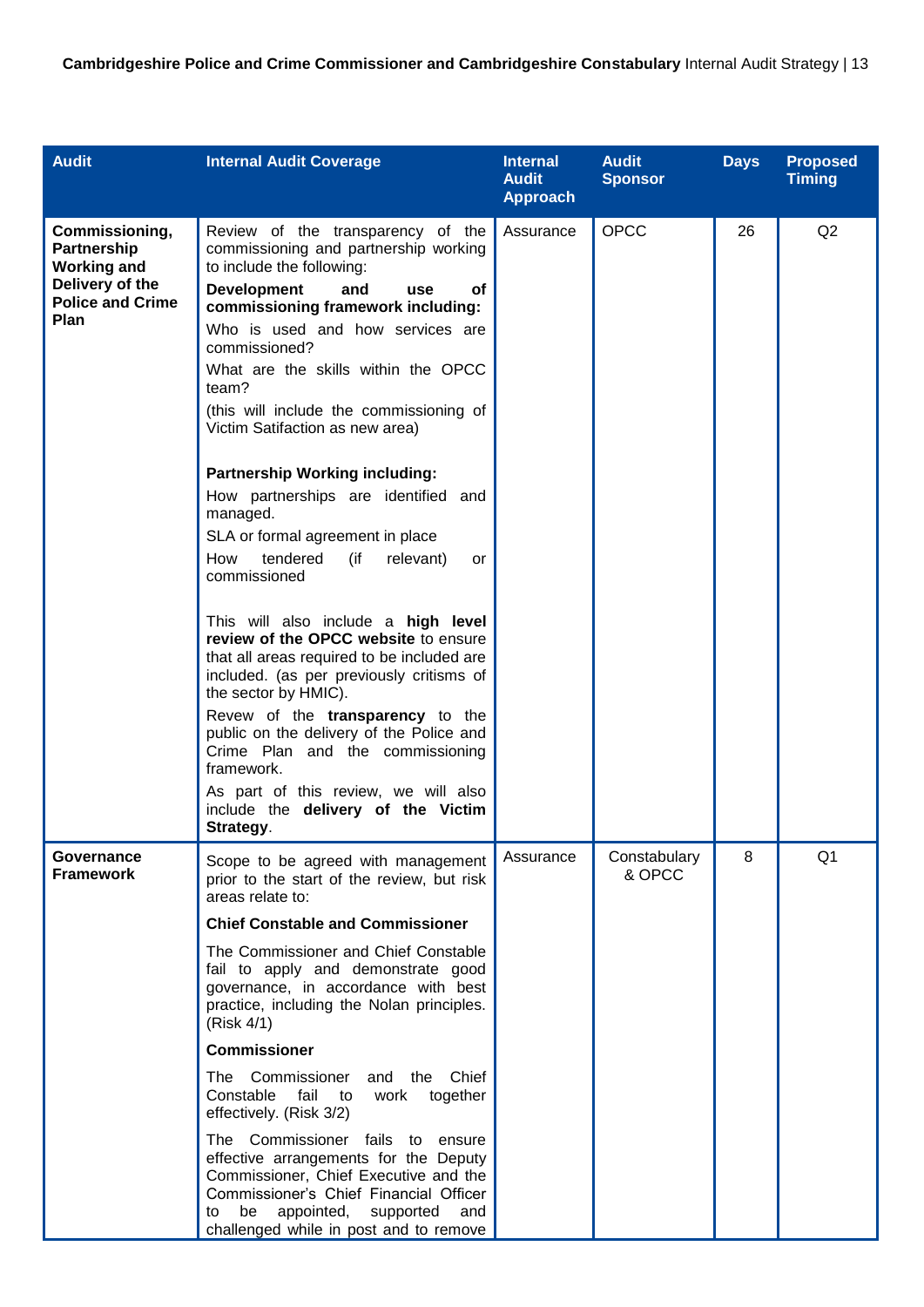| them from office when necessary. The<br>Commissioner fails to provide the Chief<br>Executive with the resources necessary<br>to carry out their duties. (Risk 3/5)                                                  |  |  |
|---------------------------------------------------------------------------------------------------------------------------------------------------------------------------------------------------------------------|--|--|
| The Commissioner fails to ensure<br>effective arrangements for the Chief<br>Constable to be appointed, supported<br>and challenged while in post and to<br>remove them from office<br>when<br>necessary. (Risk 3/6) |  |  |

| <b>Audit</b>                                                                     | <b>Internal Audit Coverage</b>                                                                                                                                                                                                                                                                                                                                                                                                                                                                                                                                                                                                                                                                                                                                                                                                                                                                                                                                                                                                                                                                                                                         | <b>Internal</b><br><b>Audit</b><br><b>Approach</b> | <b>Audit</b><br><b>Sponsor</b> | <b>Days</b>  | <b>Proposed</b><br><b>Timing</b> |  |
|----------------------------------------------------------------------------------|--------------------------------------------------------------------------------------------------------------------------------------------------------------------------------------------------------------------------------------------------------------------------------------------------------------------------------------------------------------------------------------------------------------------------------------------------------------------------------------------------------------------------------------------------------------------------------------------------------------------------------------------------------------------------------------------------------------------------------------------------------------------------------------------------------------------------------------------------------------------------------------------------------------------------------------------------------------------------------------------------------------------------------------------------------------------------------------------------------------------------------------------------------|----------------------------------------------------|--------------------------------|--------------|----------------------------------|--|
| Collaborative areas to address collaborative risks (only Cambs risks documented) |                                                                                                                                                                                                                                                                                                                                                                                                                                                                                                                                                                                                                                                                                                                                                                                                                                                                                                                                                                                                                                                                                                                                                        |                                                    |                                |              |                                  |  |
| Complaint<br>Handling, Integrity<br>& transparency                               | The Commissioner and Chief<br>Risk:<br>Constable fail to apply and demonstrate<br>good governance, in accordance with<br>best practice, including the Nolan<br>Principles<br>Review of the OPCC arrangements<br>following the issue of the national<br>quidance. This will be undertaken as an<br>advisory review and share best practice.<br>This could also include aspects of<br>Integrity and transparency<br>in the<br>process.<br>Lead - Cambridgeshire                                                                                                                                                                                                                                                                                                                                                                                                                                                                                                                                                                                                                                                                                          | Advisory                                           | <b>OPCC</b>                    | 15           | Q4                               |  |
| <b>Collaborative</b><br><b>Financials</b>                                        | Risk: The Commissioner and Chief<br>Constable fails to enter into or acheive<br>benefits of collaboration agreements<br>where it is in the interest of the effective<br>or effectiveness of their own or other<br>police force.<br>The Commissioner and Chief Constable<br>fail to manage the finances effectively.<br>Statutory duties are not met and the<br>accounts are qualified.<br>Collaboration is one of the key focuses<br>of savings delivery. Bedfordshire has<br>been identified by HMIC as being under<br>Bedfordshire has<br>financial pressure.<br>sighted collaboration as a method of<br>making the required savings. This audit<br>would follow up the results of last year's<br>audit and look at the links to business<br>planning.<br>The key focus of the audit will be on<br>benefits realisation and whether the<br>anticipated savings are on track for<br>delivery<br>and<br>any<br>contingency<br>arrangement if required. In addition,<br>delivery of the IT strategy is key to<br>achieving the financial savings. Dogs to<br>be one of the examples examined to<br>review benefits realisation.<br>Lead - Hertfordshire | Assurance<br>and Follow<br>Up                      | Constabulary<br>& OPCC         | <b>Herts</b> | Q2                               |  |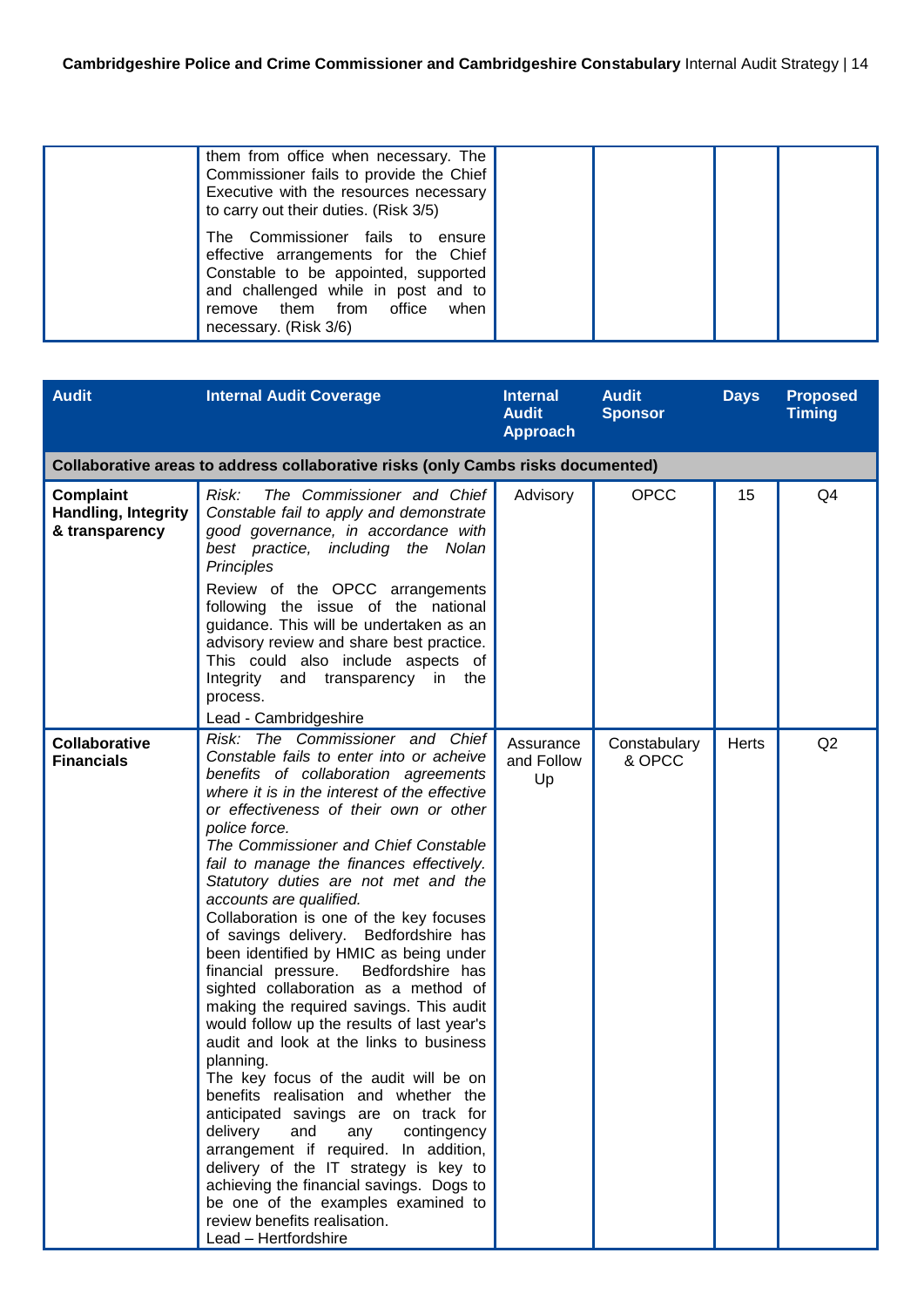| <b>JPS Governance</b><br>Follow up                                                                                                                                        | The Commissioner and Chief<br>Risk:<br>unable to influence<br>Constable<br>are<br>national, regional, or strategic alliance<br>policies<br>Focusing on JPS, there are areas to<br>follow up from the 2013/14 review of the<br>governance arrangements that support<br>the collaboration work<br>streams<br>to<br>whether<br>the<br>consider<br>governance<br>structure has been revised in line with<br>audit recommendations and if the other<br>recommendations<br>have<br>been<br>implemented.<br>Lead - Bedfordshire                                                                                                                                                                                                       | Follow Up | Constabulary<br>& OPCC | <b>Beds</b>  | Q2             |
|---------------------------------------------------------------------------------------------------------------------------------------------------------------------------|--------------------------------------------------------------------------------------------------------------------------------------------------------------------------------------------------------------------------------------------------------------------------------------------------------------------------------------------------------------------------------------------------------------------------------------------------------------------------------------------------------------------------------------------------------------------------------------------------------------------------------------------------------------------------------------------------------------------------------|-----------|------------------------|--------------|----------------|
| Governance<br><b>Arrangements for</b><br><b>Eastern Region</b><br><b>Serious</b><br><b>Organised Unit</b><br>(ERSOU) &<br><b>Counter</b><br><b>TerrorismUnit</b><br>(CTU) | The Commissioner and Chief<br>Risk:<br>Constable fail to apply and demonstrate<br>good governance, in accordance with<br>best practice, including the Nolan<br>Principles<br>Following the Transfer (of ERSOU and<br>CTU) to Bedforshire Police and Crime<br>Commissioner and Bedfordshire Police<br>will<br>Governance<br>review<br>the<br>we<br>arrangements for ERSOU and CTU.<br>Lead - Bedfordshire                                                                                                                                                                                                                                                                                                                       | Assurance | Constabulary<br>& OPCC | <b>Beds</b>  | Q <sub>3</sub> |
| <b>Preparedness for</b><br>Athena                                                                                                                                         | Major IT project.<br>To look at the<br>implications of the transfer to Athena or<br>if the transfer does not take place how<br>the 'make do and mend' arrangements<br>are delivering.<br>Lead - Bedfordshire                                                                                                                                                                                                                                                                                                                                                                                                                                                                                                                   | Assurance | Constabulary           | 15           | Q2             |
| <b>Wider ERSOU</b><br>(Eastern Region<br><b>Special</b><br><b>Operations Unit) -</b><br><b>Covert Accounts</b><br>and operations                                          | The Eastern Region Special Operations<br>Unit is a collaboration of the six forces in<br>the Eastern Region to tackle organised<br>crime. The unit was first established in<br>2010. All officers and staff who work in<br>the unit are either transferred to Herts or<br>are seconded to Herts. In 2013/14 the<br>unit was expanded and Herts took over<br>more of the back office.<br><b>Functions</b><br>include responsibility for the covert<br>accounts. Require assurance on the<br>control over money in covert accounts.<br>This is transferring to Beds in 2014/15.<br>The audit will focus on pre-transfer to<br>identify any areas to be improved as<br>part of the Bedfordshire transfer.<br>Lead - Hertfordshire | Assurance | Constabulary           | <b>Herts</b> | Q <sub>1</sub> |
| <b>IT Strategy</b>                                                                                                                                                        | Risk: The Commissioner and Chief<br>Constable fails to enter into or acheive<br>benefits of collaboration agreements<br>where it is in the interest of the effective<br>or effectiveness of their own or other<br>police force.<br>Used as a driver for change. Coverage<br>of Information technology governance is<br>required under PSIAS and this would be                                                                                                                                                                                                                                                                                                                                                                  | Assurance | Constabulary<br>& OPCC | Herts        | Q <sub>3</sub> |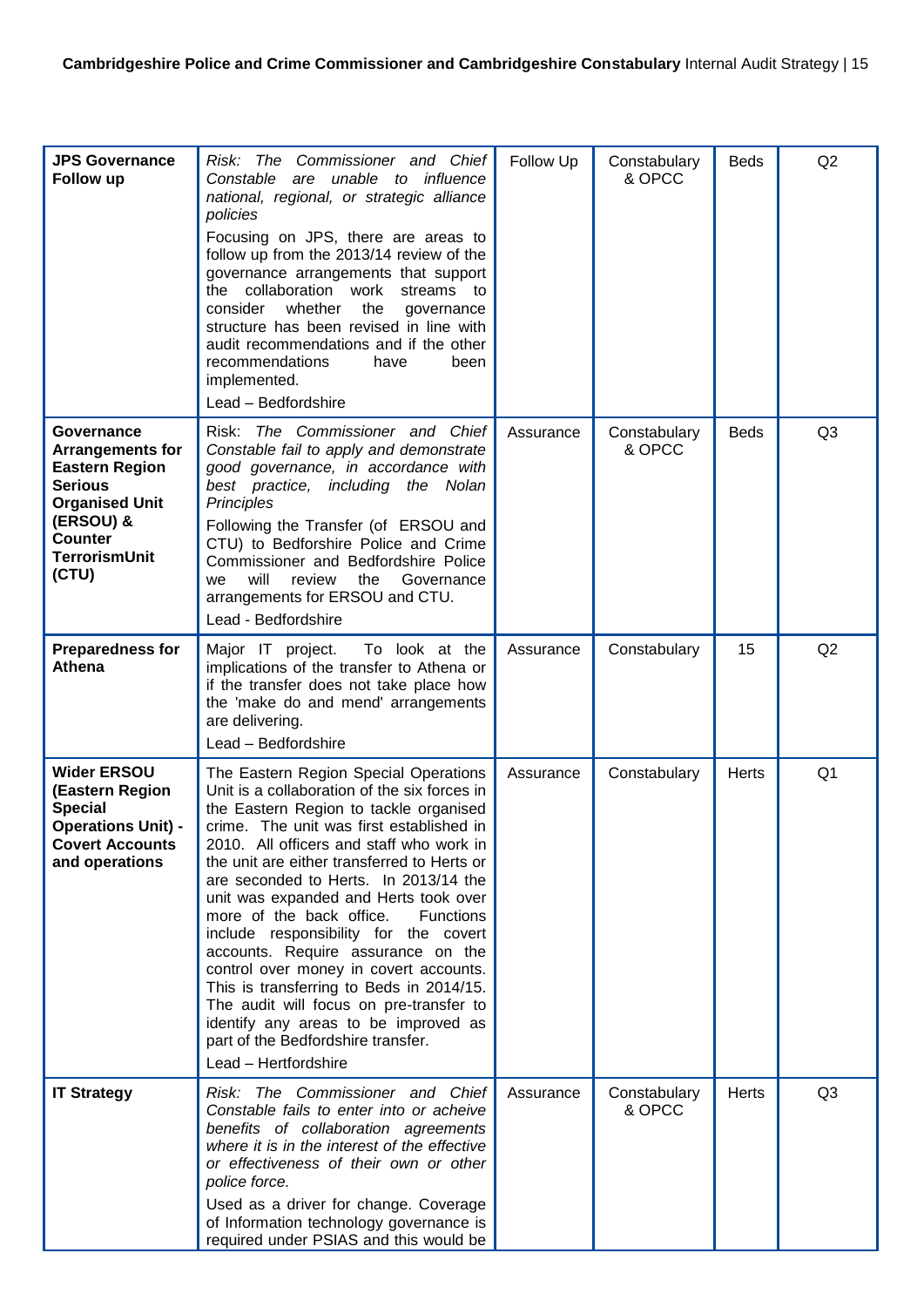|                                          | included in this audit.<br>The Joint Strategy will be key for<br>implementation of many<br>of the<br>Collaborations and cost savings,<br>therefore review of the overall joint<br>strategy to ensure delivery of financial<br>savings through IT.<br>Lead - Cambridgeshire |           |              |              |    |
|------------------------------------------|----------------------------------------------------------------------------------------------------------------------------------------------------------------------------------------------------------------------------------------------------------------------------|-----------|--------------|--------------|----|
| <b>Cameras Tickets</b><br>and Collisions | This is a new three way collaboration<br>based in Hertfordshire. It is also an area<br>that is increasingly in the public eye, so<br>there is also reputational risk.<br>Lead - Hertfordshire                                                                              | Assurance | Constabulary | <b>Herts</b> | Q1 |

| <b>Audit</b>           | <b>Internal Audit Coverage</b>                                                                                                                | <b>Internal</b><br><b>Audit</b><br><b>Approach</b> | <b>Audit</b><br><b>Sponsor</b> | <b>Days</b> | <b>Proposed</b><br><b>Timing</b> |
|------------------------|-----------------------------------------------------------------------------------------------------------------------------------------------|----------------------------------------------------|--------------------------------|-------------|----------------------------------|
| <b>Compliance</b>      |                                                                                                                                               |                                                    |                                |             |                                  |
| <b>Risk Management</b> | Annual Review for both the Force and<br>OPCC including sample testing Controls<br>Assurance identified within the Strategic<br>Risk Register. | Assurance                                          | Constabulary<br>& OPCC         | 8           | Q4                               |

| <b>Audit</b>                                           | <b>Internal Audit Coverage</b>                                                                                                                                                                                                                 | <b>Internal</b><br><b>Audit</b><br><b>Approach</b> | <b>Audit</b><br><b>Sponsor</b> | <b>Days</b> | <b>Proposed</b><br><b>Timing</b> |
|--------------------------------------------------------|------------------------------------------------------------------------------------------------------------------------------------------------------------------------------------------------------------------------------------------------|----------------------------------------------------|--------------------------------|-------------|----------------------------------|
| <b>Financial Controls</b>                              |                                                                                                                                                                                                                                                |                                                    |                                |             |                                  |
| <b>Budgetary Control</b>                               | Annual Budget setting process;<br>$\bullet$<br><b>Budget Monitoring;</b><br>$\bullet$<br><b>Budgetary Reporting.</b>                                                                                                                           | Key<br>Financial<br>Controls                       | OPCC/<br>Constabulary          | 6           | Q3                               |
| <b>Payroll (including</b><br>Pensions and<br>Expenses) | Starters;<br>$\bullet$<br>Leavers:<br>$\bullet$<br>Changes to contract details;<br>Pensions contributions;<br>$\bullet$<br>Expenses;<br>Payment authorisation & run;<br>$\bullet$<br>Reporting.<br>$\bullet$                                   | Key<br>Financial<br>Controls                       | Constabulary                   | 12          | Q3                               |
| <b>Asset</b><br><b>Management</b>                      | Maintenance of the asset register;<br>$\bullet$<br>Internal verification of assets;<br>$\bullet$<br>Disposals of assets;<br>$\bullet$<br>Maintenance of inventory registers;<br>$\bullet$<br>Current insurance policies in place.<br>$\bullet$ | Key<br>Financial<br>Controls                       | OPCC/<br>Constabulary          | 6           | Q <sub>3</sub>                   |
| <b>General Ledger</b>                                  | Access Controls;<br>$\bullet$<br>Journals:<br>$\bullet$<br>Month<br>closedown<br>end<br>and<br>reconciliation process.                                                                                                                         | Key<br>Financial<br>Controls                       | Constabulary                   | 6           | Q <sub>3</sub>                   |